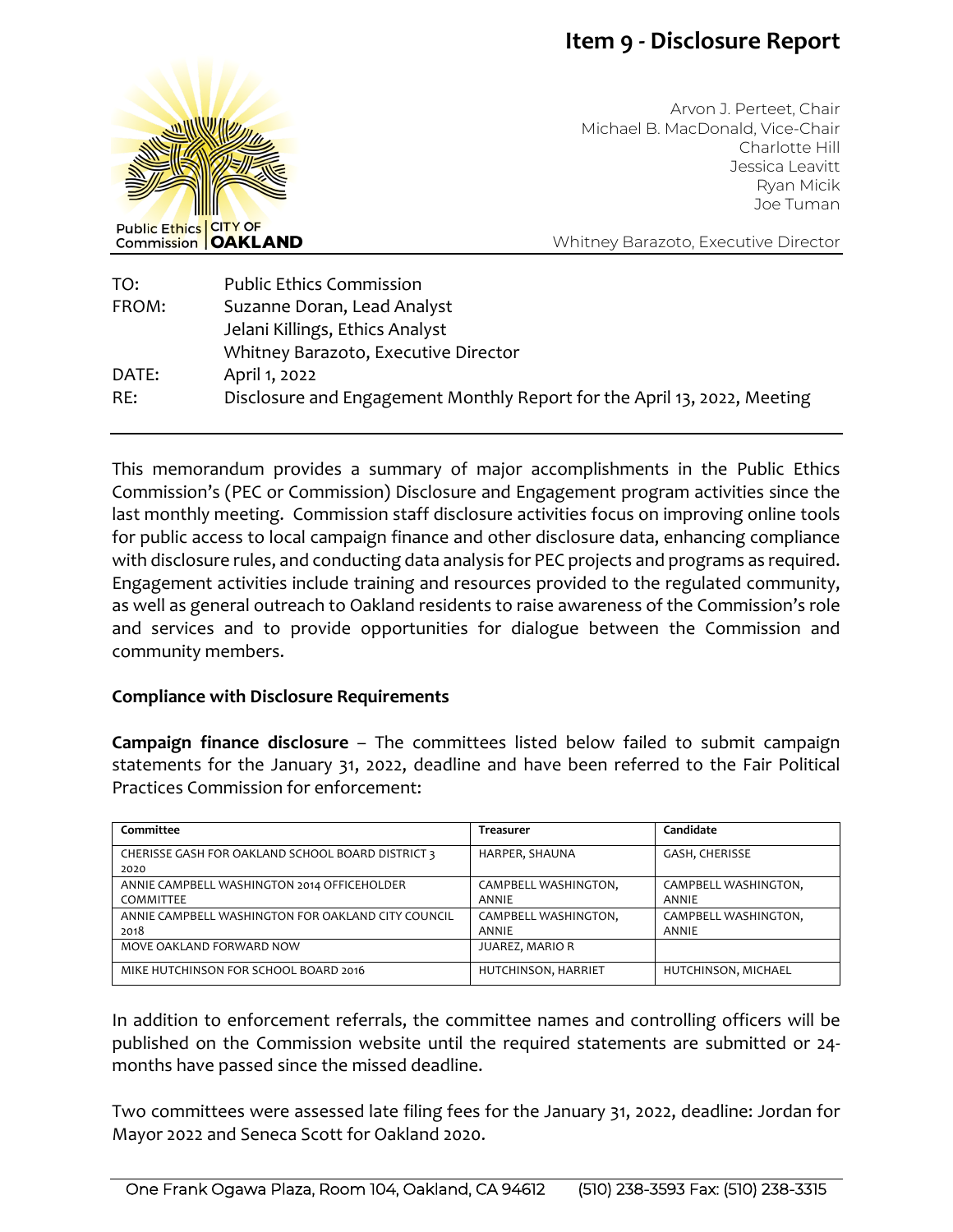A Special Election has been scheduled for June 7, 2022, to consider a ballot measure that would extend the Library Services Retention and Enhancement Act. Political committees with activity related to the June 7 Special Elections must submit pre-election campaign statements on April 28 and May 26.

Campaign statements are available to view and download at the PEC's Public Portal for [Campaign Finance Disclosure.](https://oaklandca-my.sharepoint.com/personal/sdoran_oaklandca_gov/Documents/Draft%20Memos/2022/Public%20Portal%20for%20Campaign%20Finance%20and%20Lobbyist%20Disclosure)

**Lobbyist disclosure** – The Oakland Lobbyist Registration Act (LRA) requires lobbyists to submit quarterly reports disclosing their lobbying activities to ensure that the public knows who is trying to influence City decisions. April 30 is the next deadline for quarterly lobbyist activity reports covering the period from January 1 through March 31, 2022. An up-to-date list of registered lobbyists and lobbyist activity reports with links to view and download individual reports is available at the PEC's **Lobbyist Dashboard and Data** webpage.

## **Advice and Engagement**

**Advice and Technical Assistance** – In March, Commission staff responded to 37 requests for information, advice or assistance regarding campaign finance, ethics, Sunshine law, or lobbyist issues, for a total of 102 requests in 2022.

**Candidates and Campaigns –** On March 25, staff issued an advisory regarding rules specific to ballot measure committees to inform treasurers and committees about state and local disclosure requirements.

**Candidate and Treasurer Training –** On March 30, staff conducted a joint candidate and treasurer training with representatives from the California Fair Political Practices Commission (FPPC). The 11 attendees received a two-hour training on the CA Political Reform Act and the Oakland Campaign Reform Act. Topics covered included campaign forms, committee IDs, campaign bank accounts, recordkeeping, contribution rules, and advertising disclosures. The training was recorded and added to the PEC's website as a resource available for new candidates and committees. Treasurers who complete the training and pass a post-training quiz will be posted on the Commission website.